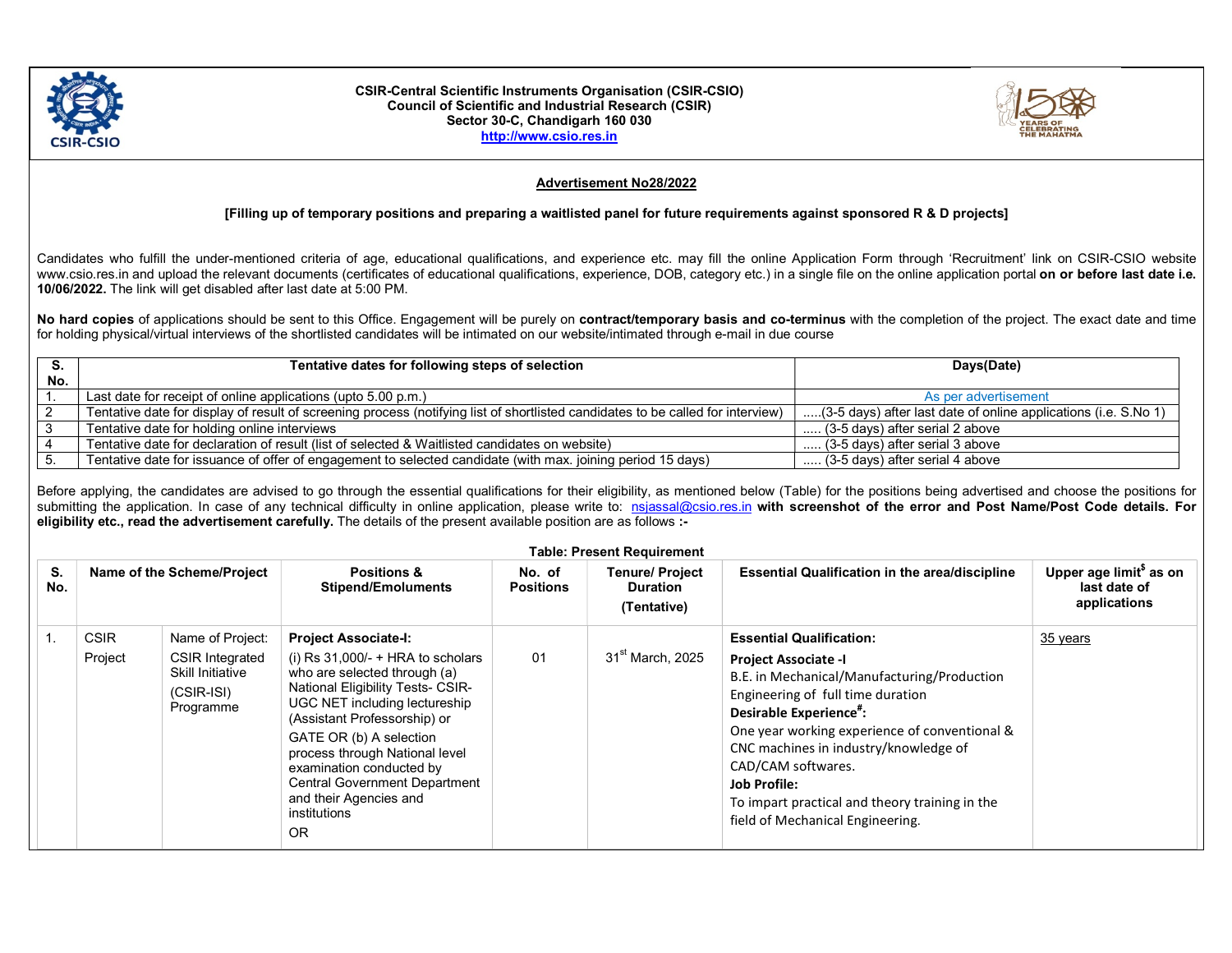|                                              | (ii) Rs $25000/-$ + HRA for others<br>who do not fall under (i) above<br><b>Project Assistant</b><br>(i) Rs 20,000/- + HRA<br>*As per requirement of PI | 01 | $31st$ March, 2025 | <b>Essential Qualification:</b><br><b>Project Assistant:</b><br>Diploma in Electronics/Instrumentation/<br>Advanced Diploma in Mechatronics and<br>Industrial Automation of full time duration.<br>Job Profile:<br>To impart practical and theory training in the<br>field of Electronics/Electrical | 50 years |
|----------------------------------------------|---------------------------------------------------------------------------------------------------------------------------------------------------------|----|--------------------|------------------------------------------------------------------------------------------------------------------------------------------------------------------------------------------------------------------------------------------------------------------------------------------------------|----------|
|                                              |                                                                                                                                                         |    |                    | Engineering/Mechatronics and Industrial<br>Automation.                                                                                                                                                                                                                                               |          |
| <b>Total vacancies (Tentative)</b><br>$\sim$ |                                                                                                                                                         | 02 | $\sim$             | --                                                                                                                                                                                                                                                                                                   | $\sim$   |

\$Upper age limit shall be reckoned as on the last date of receipt of applications.

#Experience: Experience shall be counted after obtaining the minimum prescribed qualification

\*Candidates possessing essential qualification (E.Q.) in the required area/discipline only should apply, others are not eligible. Result Awaited candidates are not eligible.

Other Benefits: Accommodation (subject to availability), food facility and other amenities in campus.

## Please note:

- 1. The performance of the candidates selected against all the above-mentioned positions will be reviewed at regular intervals (3/6 months etc.) and based on the performance as per the project mandate, further extension (if applicable) will be provided from time to time.
- 2. The candidates who have already served CSIR-CSIO or any other lab / institute of CSIR as any Project Assistant / Project Fellow / JRF (in contract R&D projects) / SRF (in contract R&D projects) / Research Associate etc. for a total period of 5 years or more are not eligible for these engagements. The candidates who have served for a period less than 5 years will have tenure up to remaining period till completion of five years.
- 3. Medical Facilities for self will be provided through CSIR-CSIO Dispensary only to the extent available as per rules. This will be limited to self only and not for family members/dependents.
- 4. Reservation: As regards reservation, if all things are equal, SC/ST/OBC/PH candidates may be given preference over General candidates so as to ensure their representation.
- 5. In case a large number of candidates apply for the position, Selection/Screening Committee will have discretion to shortlist the candidates for interview based on written exam or percentage of marks or desirable qualification/experience or higher qualification or any other criteria deemed fit. In respect of equivalence clause in Essential Qualifications, if a candidate is claiming a particular qualification as equivalent qualification for recruitment as per the requirement of advertisement, then the candidate is required to produce order/letter in this regard, indicating the Authority (with number and date) under which it has been so treated otherwise the Application is liable to be rejected.
- 6. List of selected candidates will be displayed on website. In addition, a waiting panel will also be drawn for meeting future requirements of the project and it will be valid for one year.
- 7. The selected candidates are expected to join within fifteen days from the date of receiving offer of appointment, after completion of pre-appointment formalities like medical examination and character verification etc.
- 8. The selected candidates will have to deposit an amount equivalent to Fifteen Day's stipend as a Security Deposit (Refundable) with CSIR-CSIO, at the time of joining.
- 9. CSIR-CSIO reserves the right to cancel or withdraw the award in case of any discrepancy found, in the candidature of any selected candidate at any stage.
- 10. CSIR-CSIO reserves the right not to fill up a particular position, if it so desires. The number of vacancies indicated above may vary at the time of actual selection.
- 11. No TA will be paid to the candidates for attending the interview.
- 12. The engagement as a Research Intern (RI) (if applicable) under the 'CSIR Diamond Jubilee Research Intern Awards' Scheme is purely on temporary basis. The Intern shall have no claim for further extension, absorption or regularization in CSIR after the expiry/termination of the Internship. The engagement can be terminated by either side by giving one month's notice OR stipend in lieu thereof without assigning any reasons. It is not a CSIR-CSIO appointment and will not confer any right on the incumbent to any claim implicit or explicit on any position.
- 13. All the above positions in CSIR-CSIO are purely temporary contractual engagement co-terminus with the projects. The number of vacancies indicated above may increase/decrease.